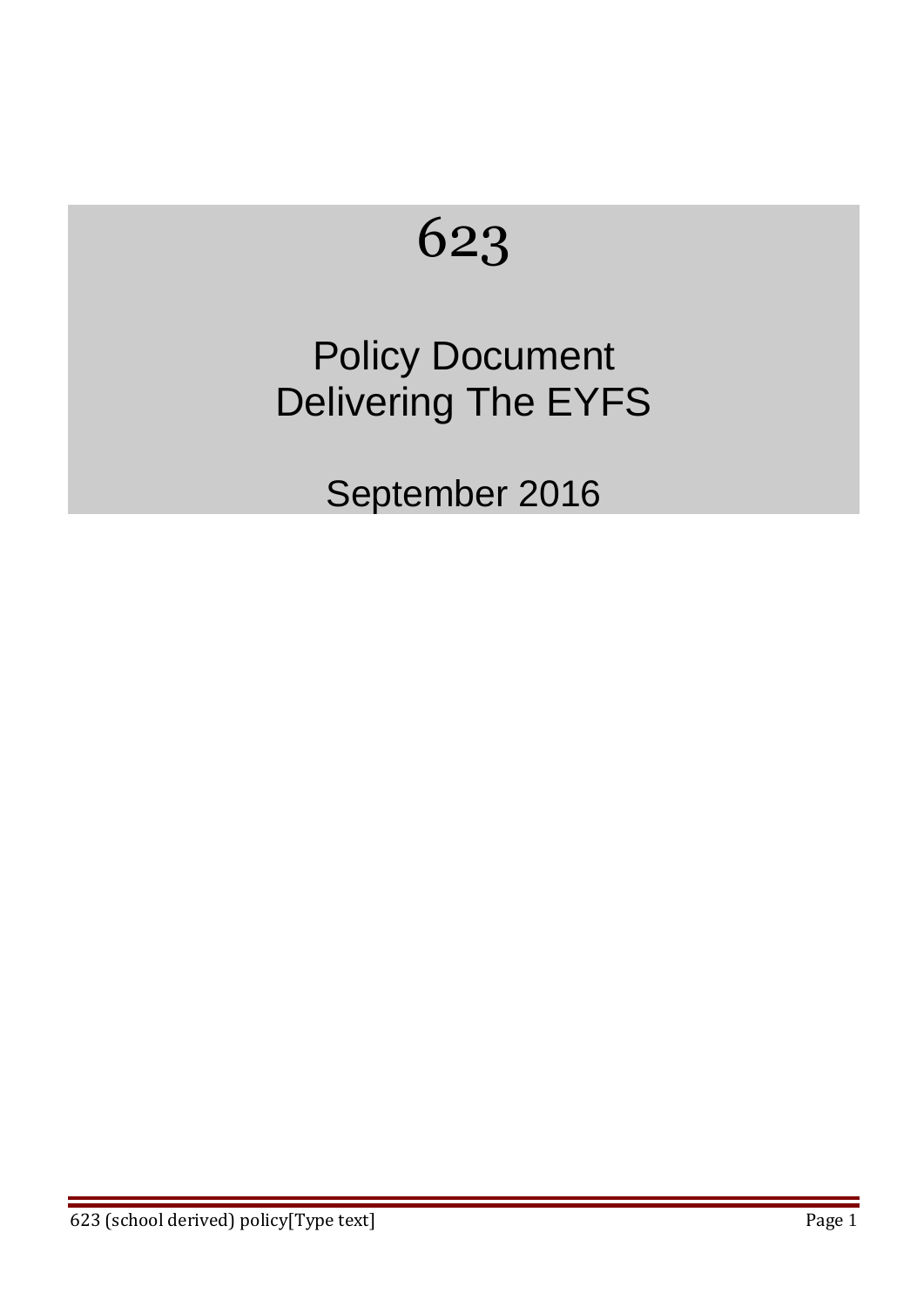#### **623 Delivering EYFS**

#### **1. Introduction**

623 recognises that children develop quickly in the early years and early years practitioners need to do all they can to help children have the best possible start in life.

For the purposes of 623, **early years children** are school age children up until the August after their fifth birthday.

#### **2. The early learning goals are**

#### **The prime areas**

#### *Communication and language*

**Listening and attention**: children listen attentively in a range of situations. They listen to stories, accurately anticipating key events and respond to what they hear with relevant comments, questions or actions. They give their attention to what others say and respond appropriately, while engaged in another activity.

**Understanding**: children follow instructions involving several ideas or actions. They answer 'how' and 'why' questions about their experiences and in response to stories or events.

**Speaking**: children express themselves effectively, showing awareness of listeners' needs. They use past, present and future forms accurately when talking about events that have happened or are to happen in the future. They develop their own narratives and explanations by connecting ideas or events.

#### *Physical development*

**Moving and handling**: children show good control and co-ordination in large and small movements. They move confidently in a range of ways, safely negotiating space. They handle equipment and tools effectively, including pencils for writing.

**Health and self-care**: children know the importance for good health of physical exercise, and a healthy diet, and talk about ways to keep healthy and safe. They manage their own basic hygiene and personal needs successfully, including dressing and going to the toilet independently.

#### *Personal, social and emotional development*

**Self-confidence and self-awareness**: children are confident to try new activities, and say why they like some activities more than others. They are confident to speak in a familiar group, will talk about their ideas, and will choose the resources they need for their chosen activities. They say when they do or don't need help.

**Managing feelings and behaviour**: children talk about how they and others show feelings, talk about their own and others' behaviour, and its consequences, and know that some behaviour is unacceptable. They work as part of a group or class, and understand and follow the rules. They adjust their behaviour to different situations, and take changes of routine in their stride.

**Making relationships**: children play co-operatively, taking turns with others. They take account of one another's ideas about how to organise their activity. They show sensitivity to others' needs and feelings, and form positive relationships with adults and other children.

### **The specific areas**

#### *Literacy*

**Reading**: children read and understand simple sentences. They use phonic knowledge to decode regular words and read them aloud accurately. They also read some common irregular words. They demonstrate understanding when talking with others about what they have read.

**Writing**: children use their phonic knowledge to write words in ways which match their spoken sounds. They also write some irregular common words. They write simple sentences which can be read by themselves and others. Some words are spelt correctly and others are phonetically plausible.